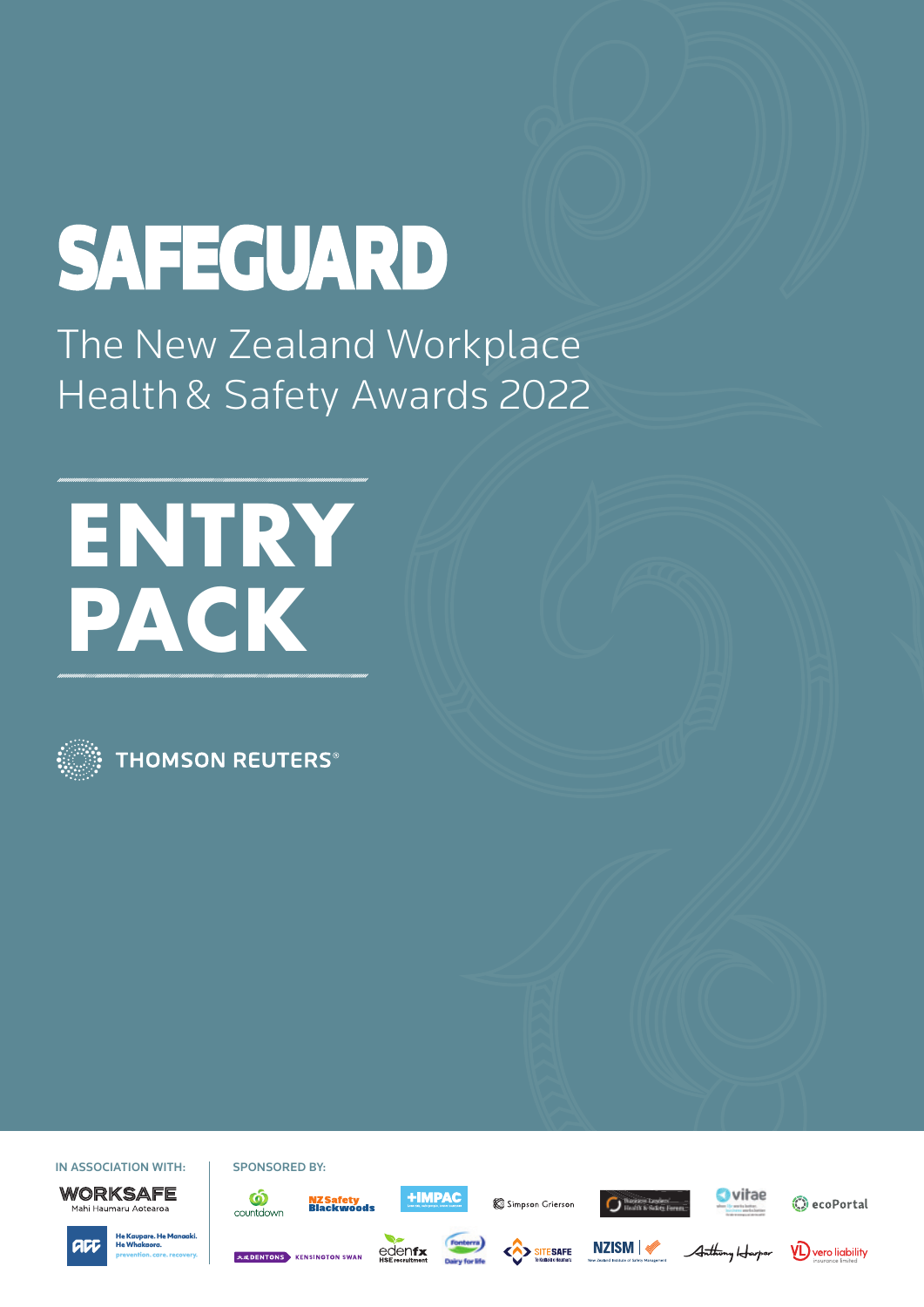# ABOUT THE AWARDS

# **BACKGROUND**

- The NZ Workplace Health & Safety Awards have run each year since 2005
- They are easy to enter, and entry is free
- They are run by Safeguard magazine (published by Thomson Reuters), with the active support of WorkSafe New Zealand and ACC

# WHAT IS THE PURPOSE OF THE AWARDS?

To celebrate the best health and safety initiatives and the dedicated people working to improve health and safety outcomes in New Zealand.

# WHO JUDGES THE AWARDS?

The Awards are judged by a panel appointed each year. The panel includes representatives from Safeguard, WorkSafe New Zealand, ACC and a union. It also includes an experienced health and safety practitioner.

## HOW MANY CATEGORIES ARE THERE?

There are 9 categories for organisations and 6 categories for individuals. Details of each category appear on pages 6 and 7.

# WHO CAN ENTER?

- Any organisation which operates in New Zealand
- Any person who works in New Zealand
- An organisation can submit multiple entries, so long as each entry describes a substantially different health and safety initiative

## WHEN ARE THE WINNERS ANNOUNCED?

The awards will be presented at a gala dinner on 21 June 2022 at the Cordis Hotel in Auckland, the social highlight of the year for everyone involved in health and safety. The gala dinner coincides with the two-day Safeguard National Health and Safety Conference.

Finalists receive a complimentary ticket to the dinner.

# KEY DATES:

| <b>ENTRIES CLOSE </b> 1 APRIL 2022 |  |
|------------------------------------|--|
| FINALISTS NOTIFIED  10 MAY 2022    |  |
|                                    |  |

Thinking of submitting an entry into an organisational category? Don't forget to enter the people behind the initiative into an *individual category*.

#### IN ASSOCIATION WITH: | SPONSORED BY:



 $\tilde{\bm{\omega}}$ 

countdown



**EXPENSIVE KENSINGTON SWAN** 

**+IMPAC** <mark>NZ Safety</mark><br>Blackwoods

edenfx

Simpson Grierson

**SITESAFE** 





A<del>ntho</del>ny II



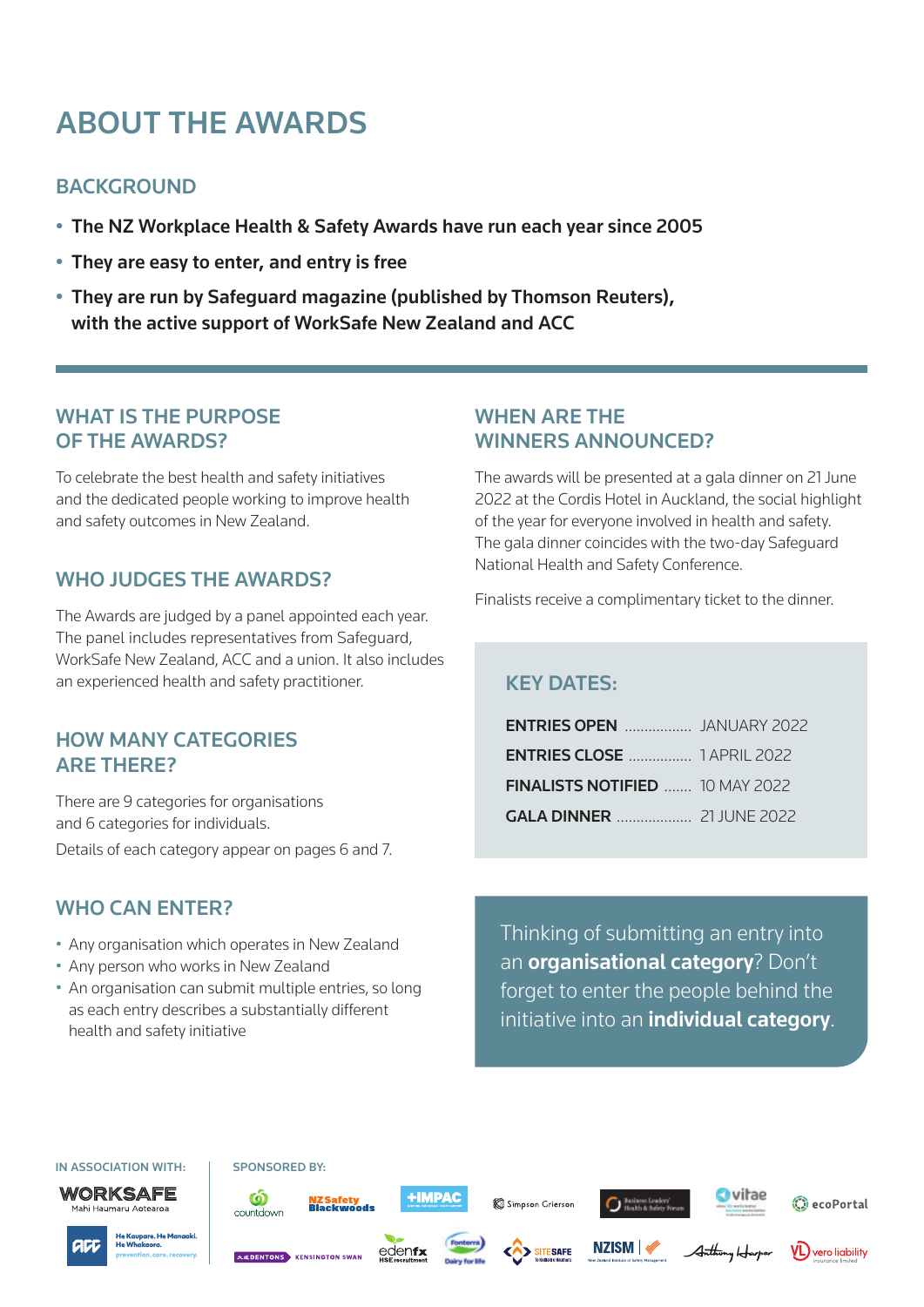# WHY ENTER?

# OPPORTUNITY FOR REFLECTION

The act of writing and submitting an entry is an opportunity to pause, put day-to-day matters to one side, and reflect on what has worked well over the last year or so, and the lessons learned. This process of critical analysis is valuable in evaluating your strengths (and ongoing challenges) in health and safety - and may spur further improvements.

# PUBLIC RECOGNITION OF GOOD WORK

The successful initiatives or personal qualities of all finalists are acknowledged publicly at the gala dinner in front of a large audience of influential experts, executives and politicians. Further acknowledgement occurs as part of a post-awards media campaign.

# ENGAGEMENT

Finalists and winners have the opportunity to acknowledge and reward the efforts of the teams and individuals involved, which is an opportunity to reinforce key messages to staff and others across your supply chain around health and safety engagement.

# NETWORKING AND LEARNING

Finalist or not, the gala dinner provides great learning and networking opportunities for people at all levels, from frontline workers to directors.



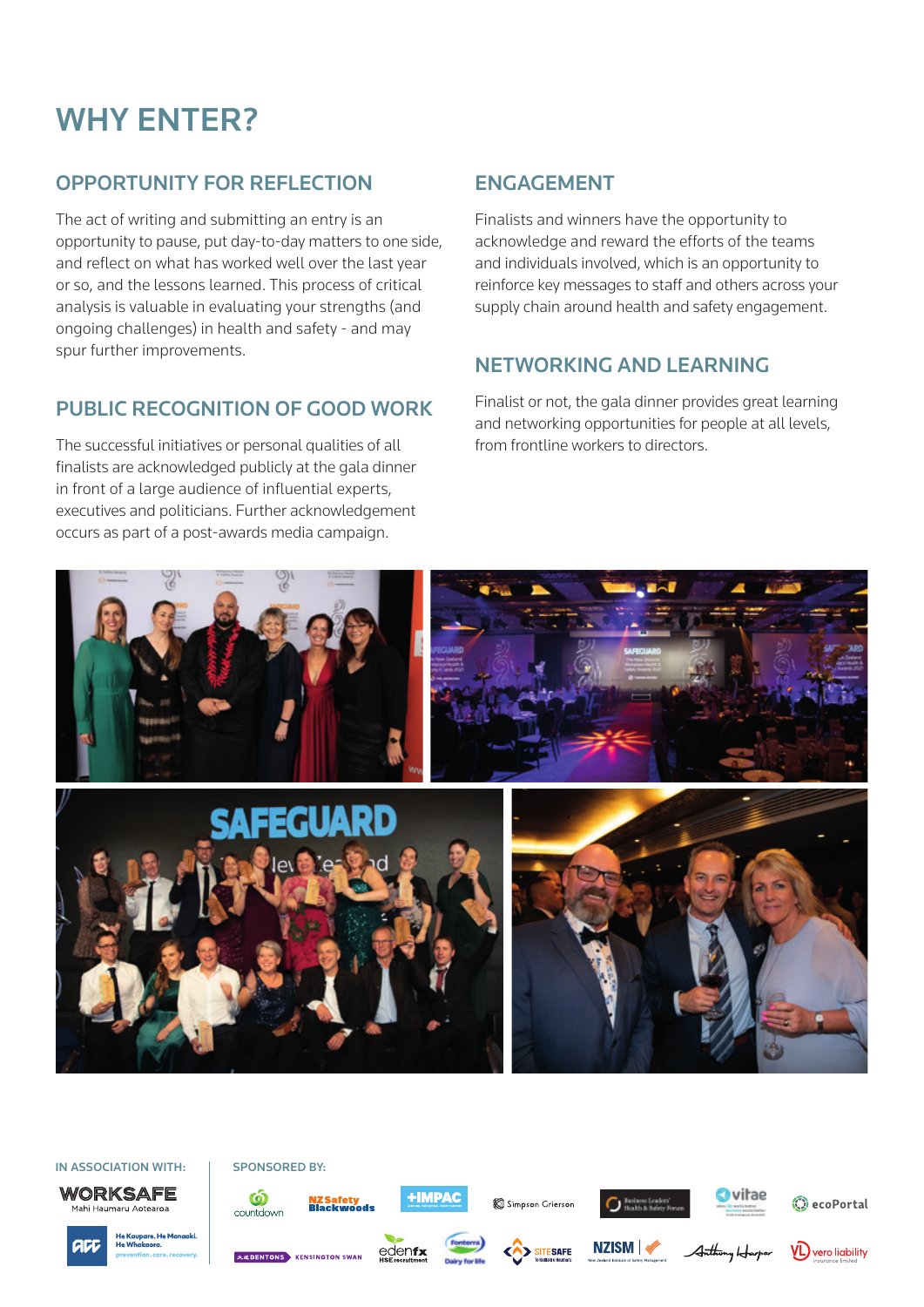# HOW TO ENTER

# HOW SHOULD I WRITE AN ENTRY FOR ONE OF THE ORGANISATIONAL CATEGORIES?

### We suggest you answer the following questions:

- What does the organisation do? (eg: industry sector, size, key activities)
- What specific issue or problem did you face? (include the risks involved)
- What solution did you come up with to solve the problem?
- When did you start work on this initiative?
- What evidence is there that your initiative has been successful?

# HOW SHOULD I WRITE AN ENTRY FOR ONE OF THE INDIVIDUAL CATEGORIES?

### We suggest you answer the following questions about the person you nominate:

- How do you know the nominee?
- What does the nominee's organisation do? (eg: industry sector, size, key activities)
- What is the nominee's role?
- Why have you nominated this person?
- What has the individual achieved within the last 24 months that has made a difference to the health and safety of their organisation or industry?

### HOW LONG SHOULD AN ENTRY RE?

Most entries should be able to be described in no more than three or four A4 pages.

# CAN I ENTER MORE THAN ONE INITIATIVE OR NOMINATE MORE THAN ONE PERSON?

Yes, so long as you submit a new entry for each one. Each entry requires a separate entry form.

# I'M NOT SURE WHICH CATEGORY TO ENTER. WHAT SHOULD I DO?

Pick the category you think best fits your initiative, but don't worry about getting it wrong – the judges reserve the right to move your entry to a different category.

# WHAT IS THE ENTRY PROCESS?

### Entrants are encouraged to submit their entries in PDF format via email to:

#### safeguardawards@thomsonreuters.com

Each entry requires two documents:

- A completed entry form (downloadable at www.safeguard.co.nz/awards)
- The entry itself

Please note that there are separate entry forms for organisational and individual categories.

# CAN I SUPPLY SUPPORTING MATERIAL?

If you have essential supporting evidence which cannot be sent via PDF (eg: video or physical objects closely related to the entry) then please email safeguardawards@thomsonreuters.com with the details.

# ANY FURTHER QUESTIONS?

### Please contact us via email:

safeguardawards@thomsonreuters.com Or by phone to Annette Vao, 021 247 7144.

ENTRIES CLOSE 5pm, April 1, 2022



**C**ecoPortal



Mahi Haumaru Aotearoa

**EXAMPLE NTONS** KENSINGTON SWAN





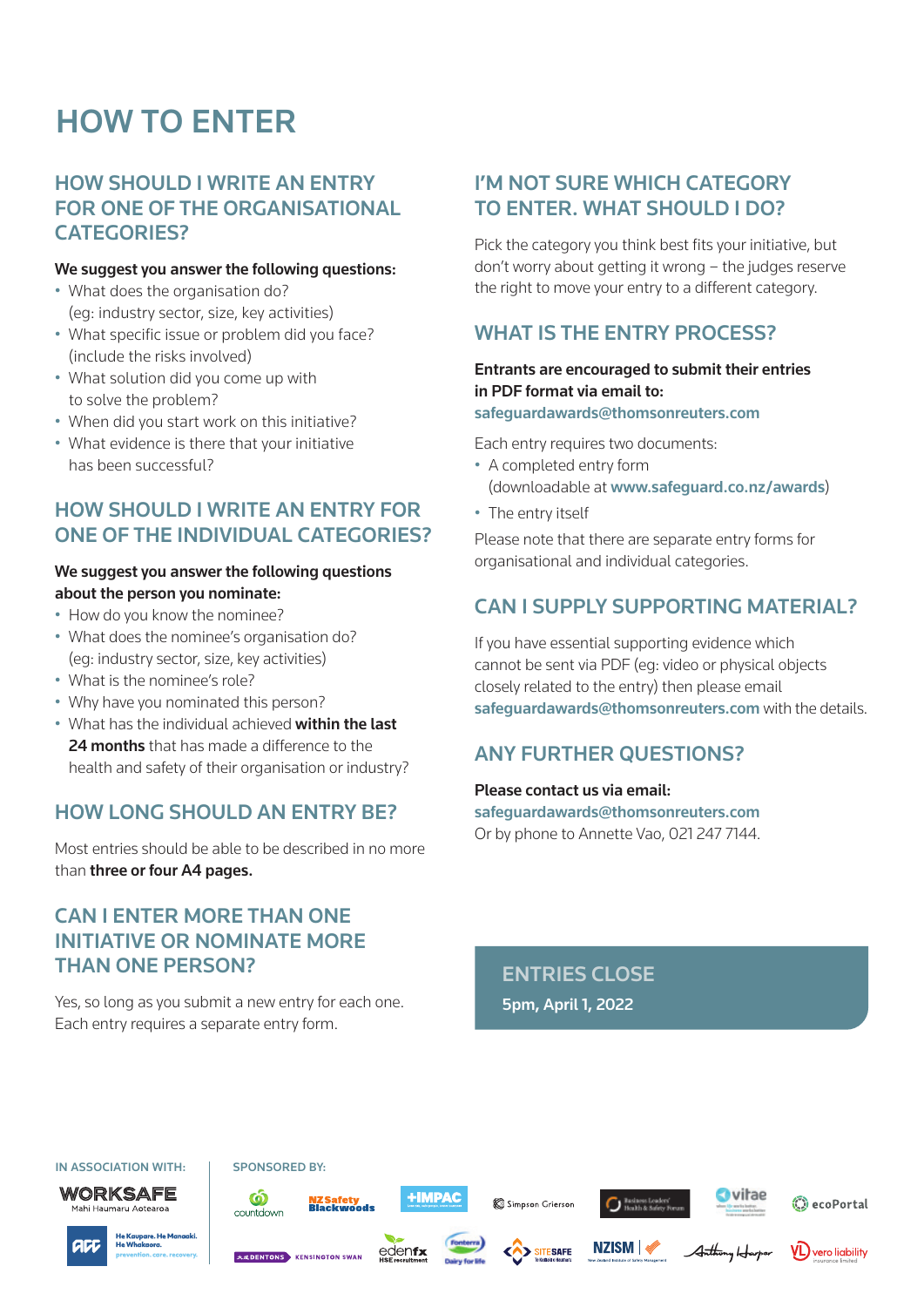# JUDGING

The judges will consider the following factors. They do not expect every factor to apply to each entry, so do not worry if some factors do not apply to your initiative or nominee.

# FOR THE ORGANISATIONAL CATEGORIES:

- A. Credible detail (is the initiative sufficiently well described?)
- B. Risk reduction (to what extent has people's health or safety benefited?)
- C. Innovation (how clever/original is this?)
- D. Beyond compliance (how much beyond 'business as usual'?)
- E. Wider application (could others adopt this initiative?)
- F. Organisation size (how does this rate given the resources available?)
- G. Time period (was the initiative mostly done within the last 24 months?)

### FOR THE INDIVIDUAL CATEGORIES:

- A. Made a difference (how have his/her actions specifically benefited people?)
- B. Exceeded expectations (to what extent has he or she gone the extra mile?)
- C. Inspired others (have they encouraged others to engage in health & safety?)
- D. Time period (have their actions taken place in the last 24 months?)

### ABOUT THE JUDGING

- The judges assess each entry using the criteria on the left
- They reserve the right to move an entry to a different category
- They accept each entry on good faith as a fair and accurate description. However they have the ability to contact the entry's nominated referee to seek clarification
- The judges' deliberations are confidential. No correspondence will be entered into
- This means that we are unable to give any feedback on reasons why an entry may not have been successful

# HOW DO THE JUDGES MANAGE CONFLICTS OF INTEREST?

- The organisations which supply judges may not enter the organisational categories. Nor may their staff be nominated for any of the individual categories, except for Lifetime Achievement
- However, staff within these organisations may nominate people outside their organisation for the individual categories
- If an entry is received from an organisation substantially funded by a judge's organisation, then the judge will absent himself or herself from the assessment of that entry
- Similarly, if an entry is received for an initiative in which a judge was involved, or for a person with whom the judge has worked, that judge will absent himself or herself from the assessment of that entry

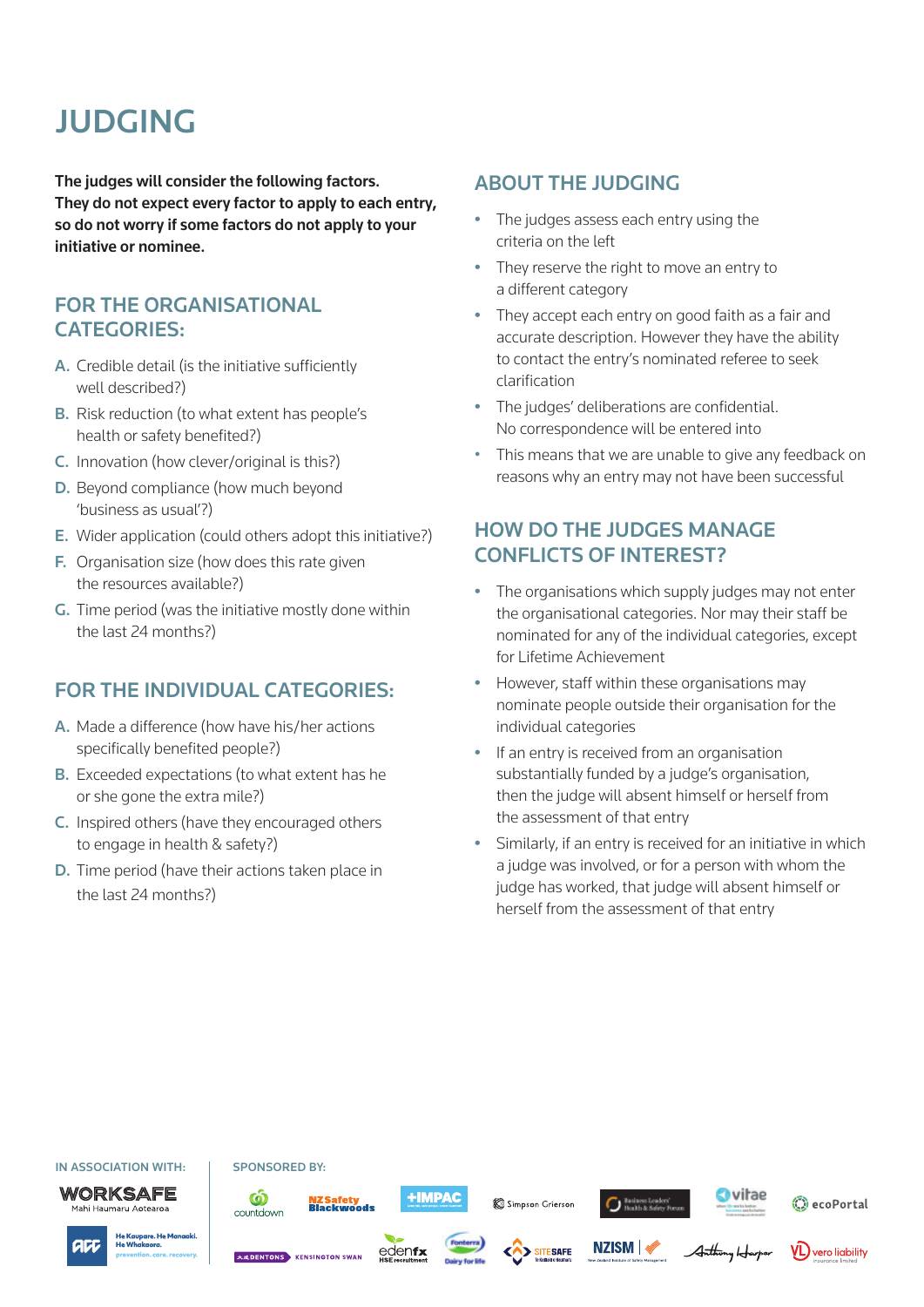# AWARD CATEGORIES

Entries in all Organisational and Individual categories – except Lifetime Achievement – are expected to describe specific recent initiatives, that is, initiatives which have occurred in the 24 months prior to the Awards year.

### **ORGANISATIONAL**

### Category 1: Safety

For an initiative which addresses a specific work-related safety risk.

#### Sponsored by

大成DENTONS KENSINGTON SWAN

### Category 2: Health

For an initiative which addresses a specific work-related health risk.

#### Sponsored by

WORKSAFE

### Category 3: Wellbeing

For an initiative which seeks to improve the mental and/or physical health of workers.

#### Sponsored by



### Category 4: Engagement

For an initiative which successfully engages people in seeking to improve health, safety and wellbeing at work.

Sponsored by

**ZSafety Blackwoods** 

### Category 5: Innovation

For the development of a New Zealand design or technology which eliminates or manages a risk to safety or health at work.

Sponsored by

Anthony Harper

### Category 6: Safety-II NEW for 2022

Best example of a successful initiative based on Safety-II principles.

Sponsored by



**Dairy for life** 

### Category 7: Collaboration

Best example of collaboration between two or more PCBUs to achieve outstanding health, safety and wellbeing outcomes.

Sponsored by

**+IMPAC** 

### Category 8: Governance

Best initiative in health, safety and wellbeing at board or equivalent governance group level.

Sponsored by

Simpson Grierson

### Category 9: Leadership

For leadership of an industry sector or geographic region whose initiatives have helped to improve workplace health, safety and wellbeing.

Sponsored by



SITESAFE

### IN ASSOCIATION WITH: | SPONSORED BY: WORKSAFE

Mahi Haumaru Aotearoa

acc



**EXPENSIVE KENSINGTON SWAN** 

 $\bf \Phi$ 

countdown



edenfx







A<del>nthony</del> Ho



He Kaupare. He Ma<br>He Whakaora.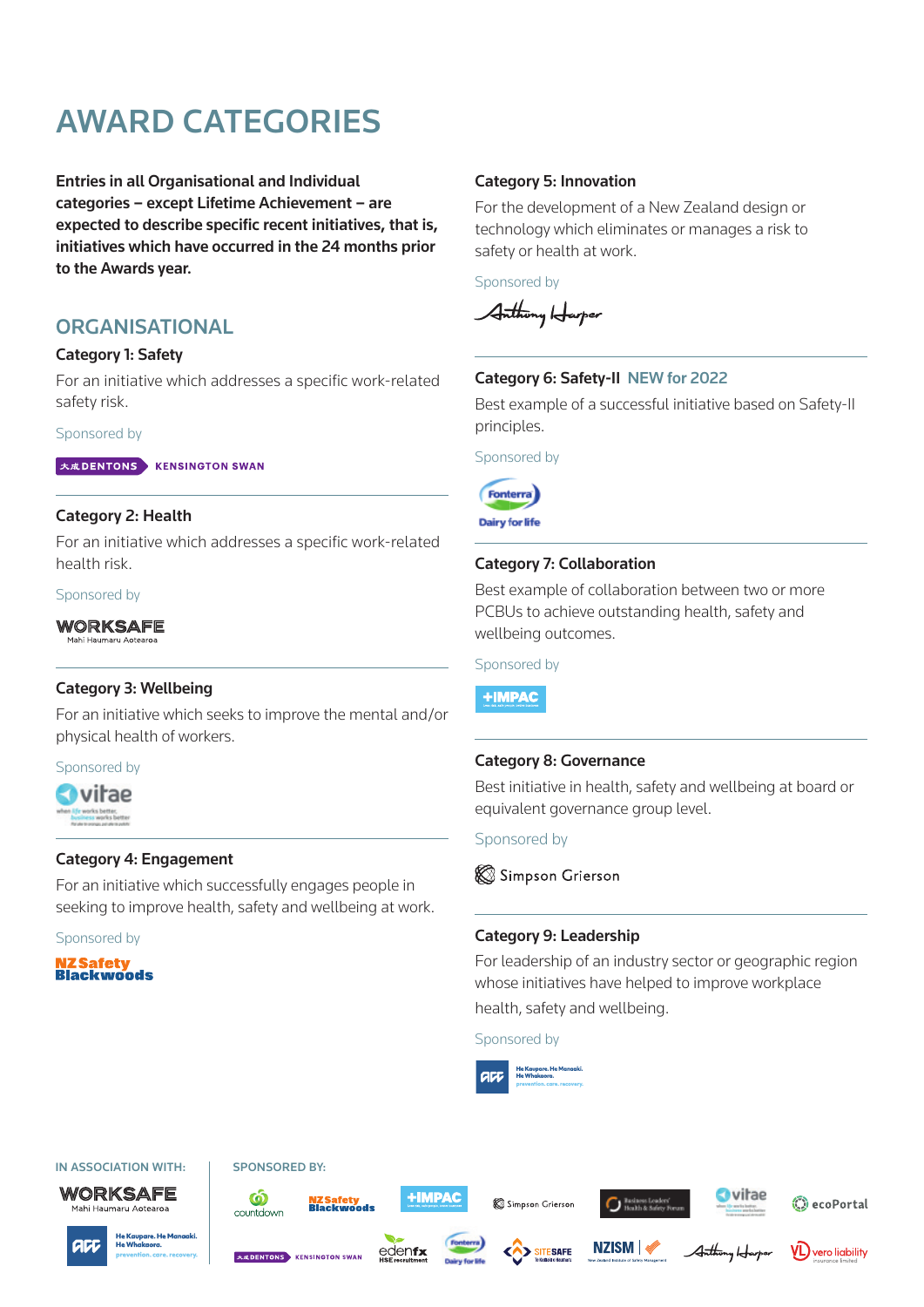# AWARD CATEGORIES CONT.

# INDIVIDUAL

### Category 10: Practitioner

Recognises an individual whose work over the last 24 months has significantly influenced health and safety practice and outcomes in their organisation.

Sponsored by



### Category 11: Emerging practitioner

As for practitioner, but restricted to people aged under 35 as at 31 March 2022, AND who have less than five years' experience in a paid H&S role.



### Category 12: Representative

Open to elected H&S representatives whose efforts to influence and persuade have led to demonstrable positive changes in their organisation's approach to health, safety and wellbeing.

Sponsored by

vero liability

### Category 13: Mental health champion NEW for 2022

Recognises an individual who has effectively championed mentally healthy work in their organisation.

### Sponsored by



### Category 14: Leader

Open to senior executives or directors who are not health, safety and wellbeing practitioners but whose leadership has helped transform their organisation's approach to health, safety and wellbeing.

Sponsored by



### IN ASSOCIATION WITH: I SPONSORED BY: WORKSAFE

Mahi Haumaru Aotearoa



 $\bf \Phi$ 



countdown edenfx **EXPENSIVE KENSINGTON SWAN** 





Ò.

**SITESAFE** 

# **C** Basiness Leads NZISM |



A<del>nthony</del> H



 $VD$  vero liability

# LIFETIME ACHIEVEMENT

This special award gives the judges the opportunity to recognise a person who has devoted a significant portion of their working life to advancing the cause of health and safety in New Zealand, and whose specific achievements have clearly benefited many people, regionally or nationally.

To nominate someone for this award, please submit a citation of no more than 500 words explaining how the nominee fits the above criteria. Please do not advise the nominee that he or she has been nominated. Note that it is in the nature of lifetime achievement awards that they are given to people who are in the latter stages of their career. The judges reserve the right to hold nominations over for consideration in future years.

Sponsored by



## SUPREME WINNER

The winners of the organisational categories will be considered for this award.

Sponsored by

WORKSAFE

Mahi Haumaru Aotearoa

# JUDGES' COMMENDATIONS

One or more commendations may be awarded to entries that are of particular merit, but do not comfortably sit in any of the existing categories.

Sponsored by